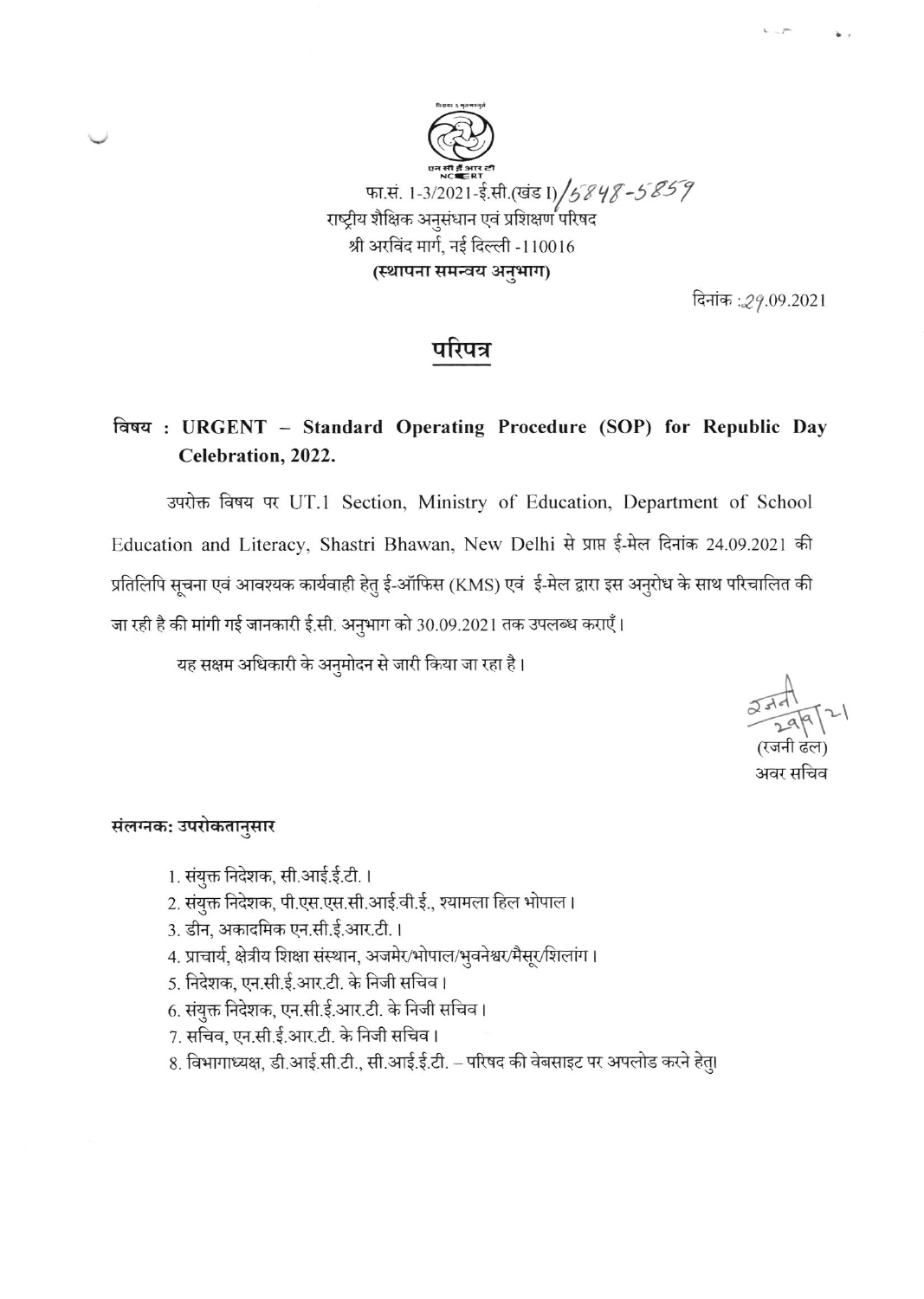| director            |                                                                                                                                                                                                                                                                                                                                                                               |
|---------------------|-------------------------------------------------------------------------------------------------------------------------------------------------------------------------------------------------------------------------------------------------------------------------------------------------------------------------------------------------------------------------------|
| From:               | ut1section@yahoo.com                                                                                                                                                                                                                                                                                                                                                          |
| Sent:               | Friday, September 24, 2021 1:55 PM                                                                                                                                                                                                                                                                                                                                            |
| To:                 | Manoj Ahuja; cm@nios.ac.in; kvs.commissioner@gmail.com; Vinayak Garq;<br>commissionernvs@yahoo.com; directorctsadelhi@gmail.com; Sridhar Srivastava ;<br>Sridhar Srivastava; Anurag Tripathi; secretary@nios.ac.in; Gaj Mohan Meena; Kham<br>Ngaih Lun; Manoj Kumar US MHRD; SANTOSH KUMAR SINGH; Tribhuwan Singh<br>Rautela; VIBHUTI NARAIN SHUKLA; Vinayak Tulshiram Likhar |
| Cc                  | Subhendu Das; SREEKALA                                                                                                                                                                                                                                                                                                                                                        |
| Subject:            | Fw: URGENT- Draft Standard Operating Procedure (SOP) for Schools during<br><b>COME OF TOGETHIC CONTRACTORS AND THE SALE CONTRACT OF A SALE CONTRACTOR AND STATE OF A STATE OF THE CONTRACTOR OF THE CONTRACTOR OF THE CONTRACTOR OF THE CONTRACTOR OF THE CONTRACTOR OF THE CONTRACTOR OF THE CONTRACTOR OF</b><br>Republic Day Celebration, 2022.                            |
| <b>Attachments:</b> | draft SOP for Schools.pdf                                                                                                                                                                                                                                                                                                                                                     |

Respected Sir / Madam,

An email received from JS (Coord.) along with oM dated 27.09.2O2t is forwarded herewith for your perusal and n.a. at your end. के7

2. The necessary comments/inputs in this regard may be furnished at the earliest.

With regards,

UT.1 Section, Department of SE&L, <sup>M</sup>inistry of Education, Shastri Bhawan, New Delhi.

n Deaml  $\overline{\mathcal{D}\mathcal{C}}$ dub 2719/21 I

 $(N \, \mathcal{C})$ 

 $F(\frac{4}{7})$ 

 $\psi$ 

 $\mathcal{C}^{\mathcal{V}}$ r

 $\frac{1}{2}$ 

\*

u  $\frac{1}{15}$ 

 $\mu$ 

55<br>1 I /

9/2021

 $NU, R$ t<br>8

 $cc$  :  $\Delta s$  C

,\

----- Forwarded Message -----From: SREEKALA <sp.venugopal@nic.in>

To: Subhendu Das <subhendudas.edu@nic.in>; ut1section <ut1section@vahoo.com> Sent: Friday. September 24, 2021, 01:49:16 PM GMT+5:30

Subject: Fwd: URGENT- Draft Standard Operating Procedure (SOP) for Schools during Republic Day Celebration, 2022

Regords, Sreekolo P. Venugopol Deputy Secretary D/o School Education & Literacy Shastri Bhawan New Delhi-11@O1

From: "L Sweety Changsan" <lschangsan@nic.in> To: "SREEKALA" <sp.venugopal@nic. in>, "Tribhuwan Singh Rautela" <ts. rautela@nic. in>, "VlBHUTl NARAIN SHUKLA" <vibhutin.shukla@gov.in>, "SANTOSH KUMAR SINGH" <sk.singh1971@nic.in> Sent: Wednesday, September 22, 2021 1:08:59 PM Subject: Fwd: URGENT- Draft Standard Operating Procedure (SOP) for Schools during Republic Day Celebration, 2022.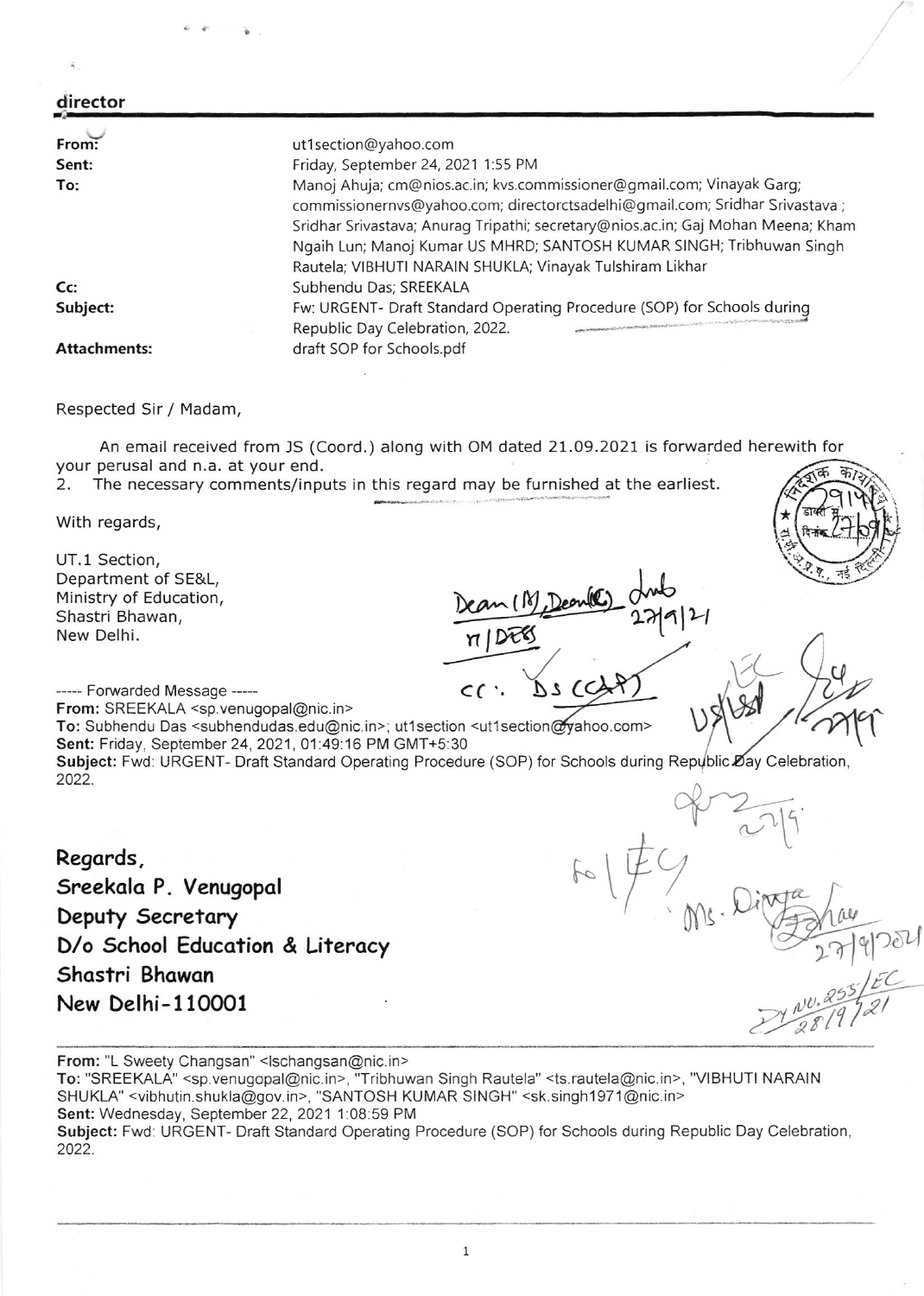From: "Vipin Kumar" <jscord-education@nic.in> To: "Manoj Ahuja" <chmn-cbse@nic.in>, "kvs commissioner" <kvs.commissioner@gmail.com>, commissionernvs@yahoo.com, cm@nios.ac.in, "L Sweety Changsan" <lschangsan@nic. in> Sent: Wednesday, September 22, 2021 11.O1 .27 AM Subject: URGENT- Draft Standard Operating Procedure (SOP) for Schools during Republic Day Celebration, 2022.

URGENT **IMPORTANT** 

TOP PRIORITY

Vipin Kumar JS Coord

From: "Ms Anita Karwal" <secy.sel@nic. in> To:'Vipin Kumar" <jscord-mhrd@gov.in> Sent: Tuesday, September 21, 2021 2:05:44 PM Subject: Fwd: Draft Standard Operating Procedure (SOP) for Schools during Republic Day Celebration, 2022.

JS/lnstt.- On leave JS/C

sd/- Secy.(SE&L) 21 .09.2021

From: "AK Gandhi" <ceremonials-mod@gov.in> To: "Ajay Kumar Bhalla" <hshso@nic.in>, "Ms Anita Karwal" <secy.sel@nic.in> Cc: "Sumit Gakhar" <sumit.gakhar@nic.in>, "MahendraPrakash Gupta" <mahendra.gupta@gov.in>, "SATISH SINGH" <satish.singh1@nic.in>, "JS Trg JS Trg" <jstrg-mod@gov.in> Sent: Tuesday, September 21, 2021 10:31:24 AM Subject: Draft Standard Operating Procedure (SOP) for Schools during Republic Day Celebration, 2022.

Sir,

Please find attachment on the above subject for necessary action.

Regards,

D(Ceremonials) Tel: 2301 6547, 2301 2904

 $x$